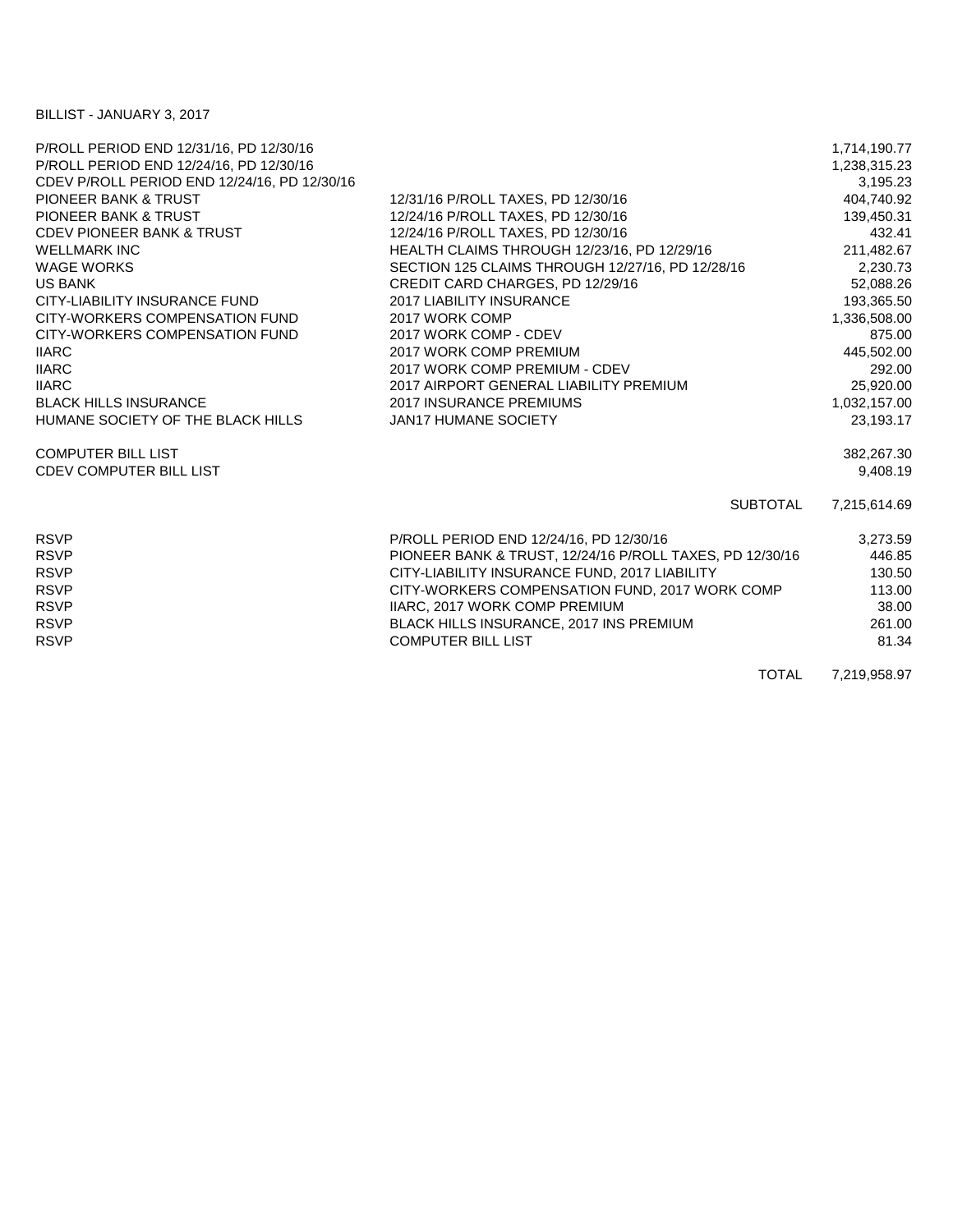## The City of Rapid City Bill List by Vendor - Summary

| <b>Vendor ID</b> | <b>Vendor Name</b>                     | <b>Amount</b> |
|------------------|----------------------------------------|---------------|
|                  | 8739 6565, LLC                         | 50.00         |
|                  | 37 A & B BUSINESS EQUIPMENT INC        | 2151.46       |
|                  | 46 A&B WELDING SUPPLY CO INC           | 56.03         |
|                  | 79 ACE HARDWARE-EAST                   | 65.73         |
|                  | 80 ACE HARDWARE-WEST                   | 75.89         |
|                  | 81 ACE STEEL & RECYCLING INC           | 61.43         |
|                  | 90 ADAMS ISC                           | 5.23          |
|                  | 8681 ALASKA ACES HOCKEY                | 632.34        |
|                  | 164 ALSCO INC                          | 27.85         |
|                  | 179 AMERICAN ENGINEERING TESTING INC   | 10391.05      |
|                  | 205 AMICK SOUND INC                    | 86.37         |
|                  | 7825 ANIMAL CLINIC OF RAPID CITY       | 360.72        |
|                  | 267 ARMSTRONG EXTINGUISHER SVC. INC.   | 171.82        |
|                  | 8687 ARNTZ, KATHY                      | 1059.81       |
|                  | 8744 BAUMAN, SCOTT                     | 500.00        |
|                  | 8685 BCBS-CALIFORNIA                   | 46.91         |
|                  | 549 BIERSCHBACH EQUIPMENT INC          | 371.80        |
|                  | 584 BLACK HILLS BUSINESS SOURCE        | 26.40         |
|                  | 586 BLACK HILLS CHEMICAL CO INC        | 495.59        |
|                  | 622 BLACK HILLS ENERGY                 | 113631.61     |
|                  | 652 BLACKSTRAP INC                     | 1989.76       |
|                  | 691 BOOT BARN INC                      | 934.93        |
|                  | 699 BOUND TREE MEDICAL INC             | 874.11        |
|                  | 8657 BRIAN SINNOTT-EMS CONSULTING      | 5832.00       |
|                  | 786 BROWNELLS INC                      | 2676.88       |
|                  | 864 CALIFORNIA CONTRACTORS SUPPLIES    | 74.75         |
|                  | 8684 CARLSON, RUTH                     | 49.66         |
|                  | 905 CARQUEST AUTO PARTS                | 2549.08       |
|                  | 931 CBH COOPERATIVE                    | 7564.44       |
|                  | 948 CENTURYLINK                        | 51.24         |
|                  | 988 CHRIS SUPPLY COMPANY INC           | 338.13        |
|                  | 1013 CITY OF RAPID CITY                | 7441.73       |
|                  | 1044 CLIMATE CONTROL SYSTEMS & SERVICE | 8493.46       |
|                  | 1053 COCA-COLA OF THE BLACK HILLS      | 24.20         |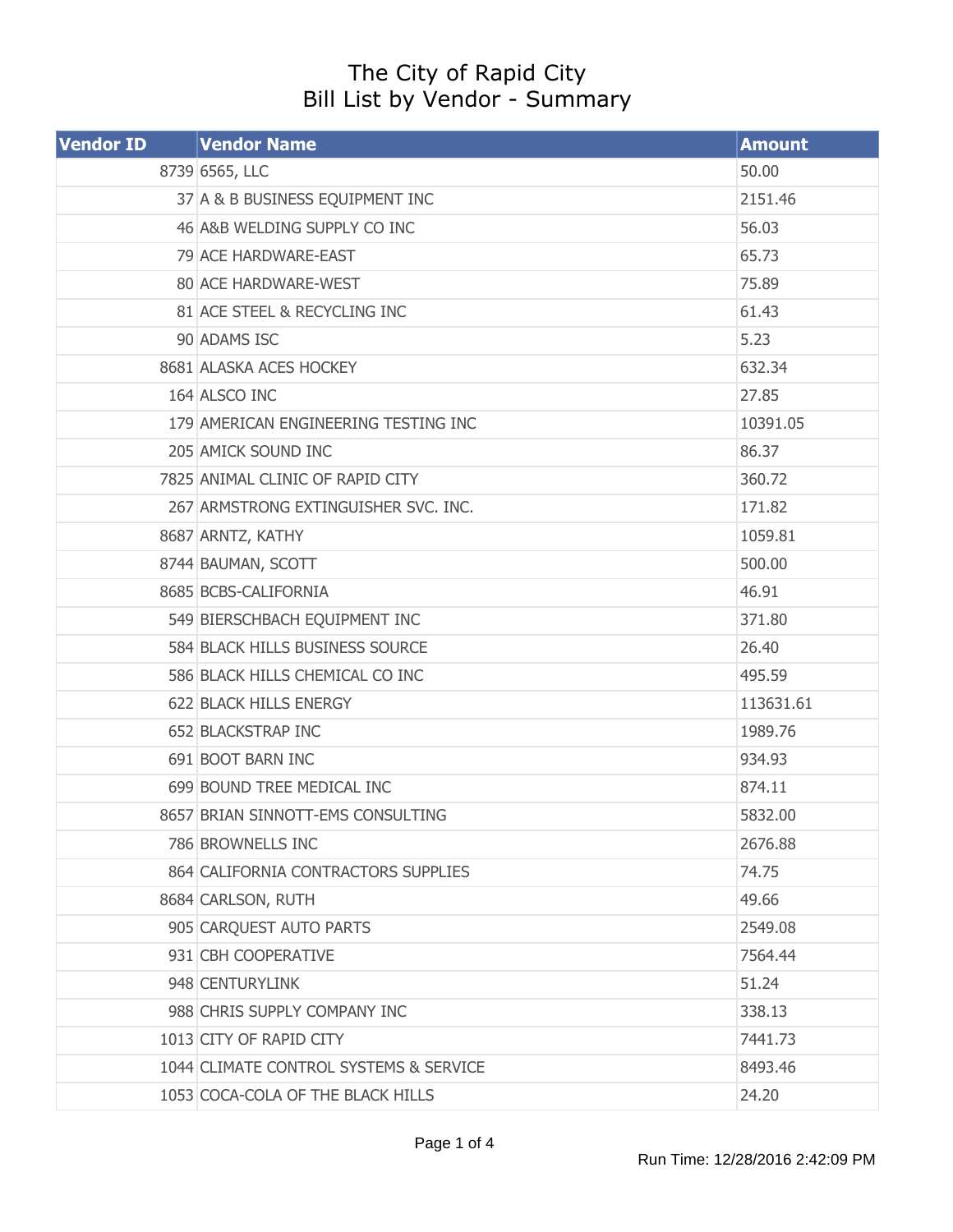| 1113 CONTRACTOR'S SUPPLY INC            | 158.62   |
|-----------------------------------------|----------|
| 1132 CORNERSTONE RESCUE MISSION         | 80.10    |
| 1163 CREDIT COLLECTIONS BUREAU          | 384.51   |
| 1234 DAKOTA BUSINESS CENTER             | 674.34   |
| 5570 DAKOTA HILLS PEST SERVICE          | 150.00   |
| 8747 DAKOTA PLAYGROUND                  | 261.90   |
| <b>6888 DAKOTA TRUCK &amp; AUTO LLC</b> | 1582.04  |
| 1267 DALE'S TIRE & RETREADING INC       | 1081.58  |
| 8741 DANIELSON, JEFF & PATTY            | 59.63    |
| 1387 DLT SOLUTIONS                      | 4703.28  |
| 8738 DSC REALTY LLC                     | 50.00    |
| 1491 EDDIES TRUCK SALES & SERVICE       | 10227.18 |
| 8749 EIDSON, BRIAN                      | 300.00   |
| 1513 ELECTRIC PUMP                      | 4196.00  |
| 1592 EVERGREEN OFFICE PRODUCTS INC      | 4160.00  |
| 1627 FASTENAL COMPANY                   | 435.56   |
| 1633 FEDERAL EXPRESS CORPORATION        | 333.39   |
| 1719 FLINT TRADING INC                  | 1210.53  |
| 1744 FORWARD DISTRIBUTING               | 18.15    |
| 1522 GABE ELLERTON                      | 411.81   |
| 1922 GODFREY BRAKE SERVICE & SUPPLY INC | 175.10   |
| 1924 GOLDEN WEST TECHNOLOGIES INC       | 110.00   |
| 1979 GREAT WESTERN TIRE INC.            | 2764.96  |
| 8680 GROUP HEALTH FINANCE               | 1129.61  |
| 2104 HARDWARE HANK                      | 17.61    |
| 2132 HARVEYS LOCK SHOP INC              | 33.39    |
| 2149 HAWKINS CHEMICAL INC               | 7186.22  |
| 2207 HENRY SCHEIN INC                   | 91.17    |
| 2262 HILLS MATERIALS CO                 | 620.31   |
| 8686 HOLMES, CINDY                      | 2.42     |
| 2305 HOLSWORTH & SON INC., G.J          | 435.00   |
| 2409 INDOFF INC                         | 110.76   |
| 2424 INLAND TRUCK PARTS CO.             | 3485.45  |
| 2453 INTERSTATE BATTERIES INC           | 318.99   |
| 2498 JANTECH LLC                        | 200.00   |
| 2526 JERRY'S CAKES SHAKES & BAKE        | 64.00    |
| 7945 JIM'S PRIVATE UTILITY LOCATING     | 1237.50  |
| 8740 JKW PROPERTIES LLC                 | 1025.57  |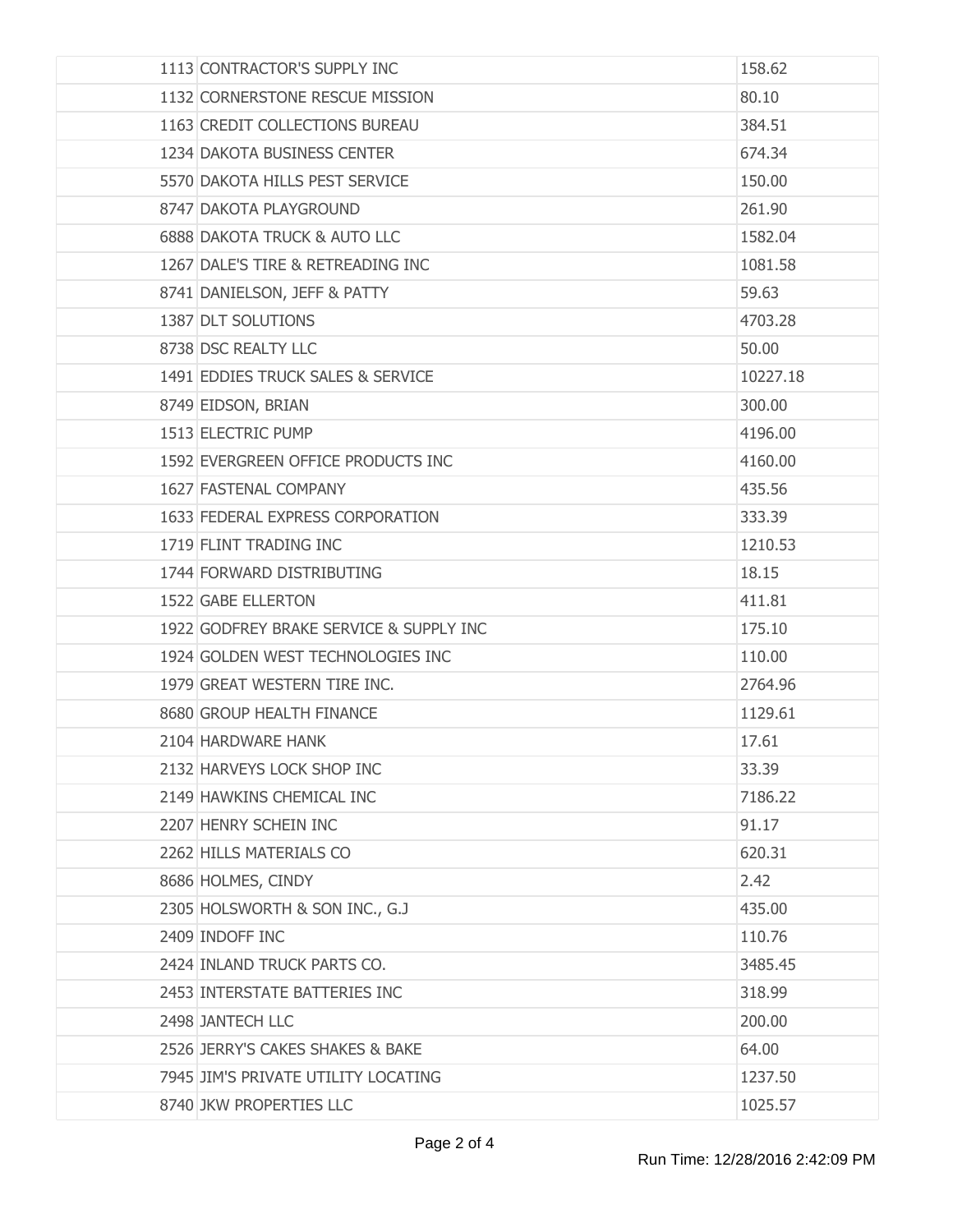| 2554 JOHNSON MACHINE INC.                         | 1546.60  |
|---------------------------------------------------|----------|
| 2719 KNECHT HOME CENTER                           | 35.03    |
| 2816 LANDAUER INC                                 | 973.35   |
| 2852 LAUNDRY WORLD INC                            | 15.00    |
| 8682 LEACH, MICHELLE                              | 695.27   |
| 6816 LIBERTY SUPERSTORES                          | 948.24   |
| 2933 LIFE FITNESS                                 | 9945.00  |
| 2951 LIND-EXCO INC                                | 20840.00 |
| 3036 M G OIL CO                                   | 574.99   |
| 2338 MATT HOWER                                   | 207.00   |
| 2684 MATT KIMBALL'S GOLF SHOP                     | 371.71   |
| 3164 MCKIE FORD INC                               | 573.21   |
| 3208 MENARDS                                      | 138.67   |
| 6347 MODEL RENTALS LLC                            | 50.00    |
| 3321 MONTANA DAKOTA UTIL CO                       | 6644.72  |
| 3424 NATIVE SUN NEWS                              | 40.00    |
| 3525 NORTHERN TRUCK EQUIPMENT CORP                | 570.25   |
| 3530 NORTHWEST PIPE FITTINGS INC                  | 16.46    |
| 7315 OCCUPATIONAL HEALTH CENTERS OF THE SOUTHWEST | 41.00    |
| 8737 OMAHA PLAZA INVESTMENT LLC                   | 288.57   |
| 3604 O'REILLY AUTO PARTS                          | 15.99    |
| 8733 OUTKA, NICK                                  | 126.00   |
| 3660 PARKWAY CAR WASH INC                         | 8.50     |
| 3601 PENNINGTON COUNTY                            | 10358.79 |
| 5432 PERFORMING ARTS CENTER OF RAPID CITY INC     | 279.00   |
| 5444 PET GIANT                                    | 14.99    |
| 3704 PONDEROSA SPORTSWEAR                         | 15.59    |
| 3716 POWDERHORN LLC                               | 50.00    |
| 7243 PRESIDENT'S SPECIALTY HEALTH CARE SUPPLIES   | 45.00    |
| 7284 RANDY FROM REDS                              | 295.00   |
| 3843 RAPID CHEVROLET CO INC.                      | 432.94   |
| 3849 RAPID CITY ARTS COUNCIL                      | 1752.37  |
| 3863 RAPID CITY JOURNAL - ADVERTISING             | 2225.94  |
| 8743 REDPOWER DIESEL                              | 280.22   |
| 8756 RIPPLETREE LANDSCAPING                       | 35.00    |
| 4125 RUNNINGS SUPPLY INC                          | 229.10   |
| 4163 SAFETY KLEEN CORP                            | 50.00    |
| 4182 SAM'S CLUB                                   | 2781.93  |